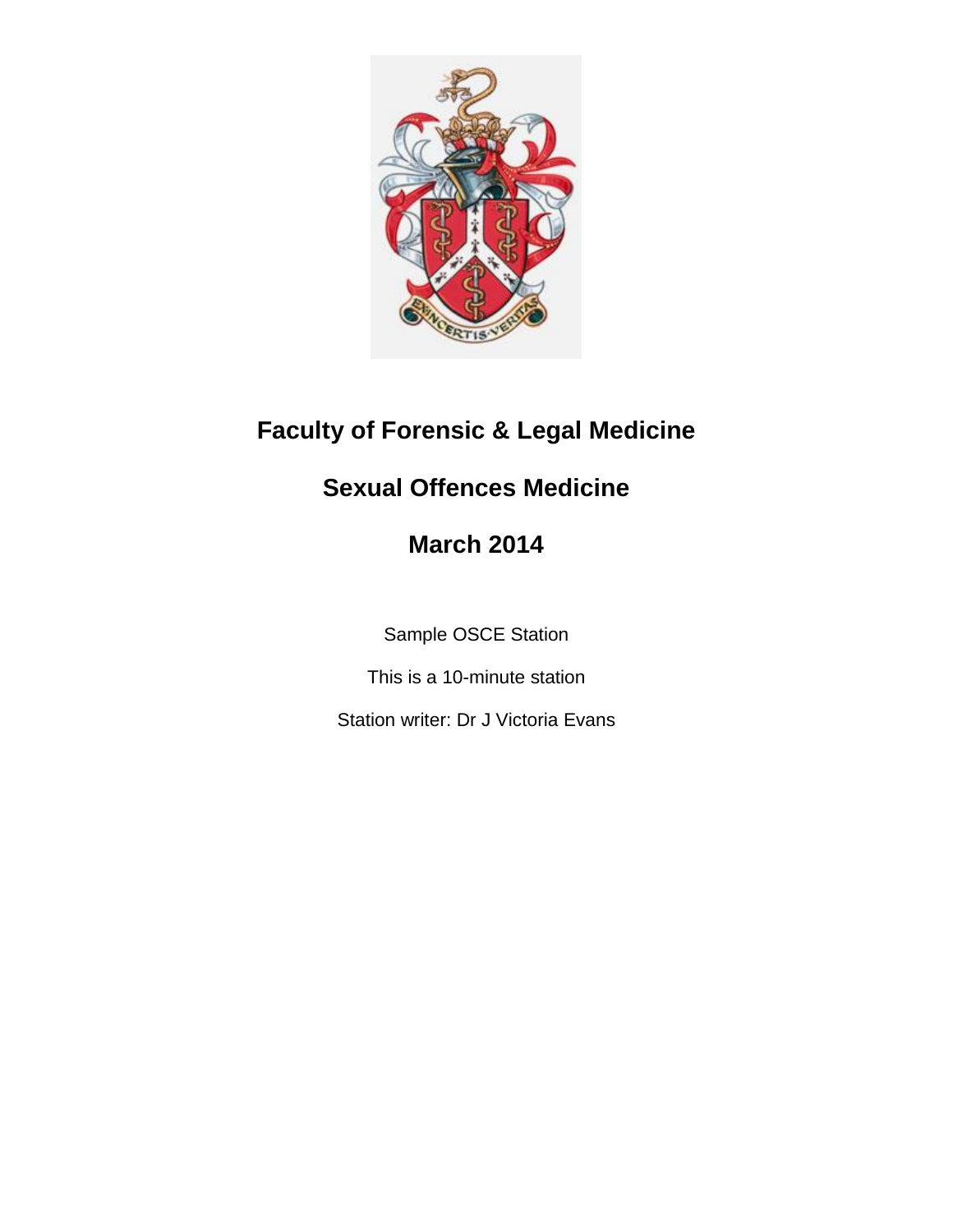Sample OSCE January 2014

**Station Candidate Instructions**

*Construct: This station tests the ability of candidates to take a relevant focused history from an adult victim of physical assault, accurately document the injury and write a short paragraph, as part of a witness statement describing the likely causation of the injury and why that opinion was reached.*

# **This is a 10-minute station.**

You are the forensic physician or nurse on duty at the local Sexual Assault Referral Centre.

You have been asked to see Sarah Johnson, aged 38. The allegation is that during an attempted sexual assault by a neighbour, Sarah received an injury to her face.

She has attended with the police.

#### **Task**

- Please take a brief history relevant to the facial injury alone
- Inspect the injury

Document the injury on a body diagram

# **After 5 minutes the examiner will ask you to**

• Write a short paragraph, as in a witness statement describing the likely causation of injury and why you have reached that opinion.

You are not required to consider treatment of the injury.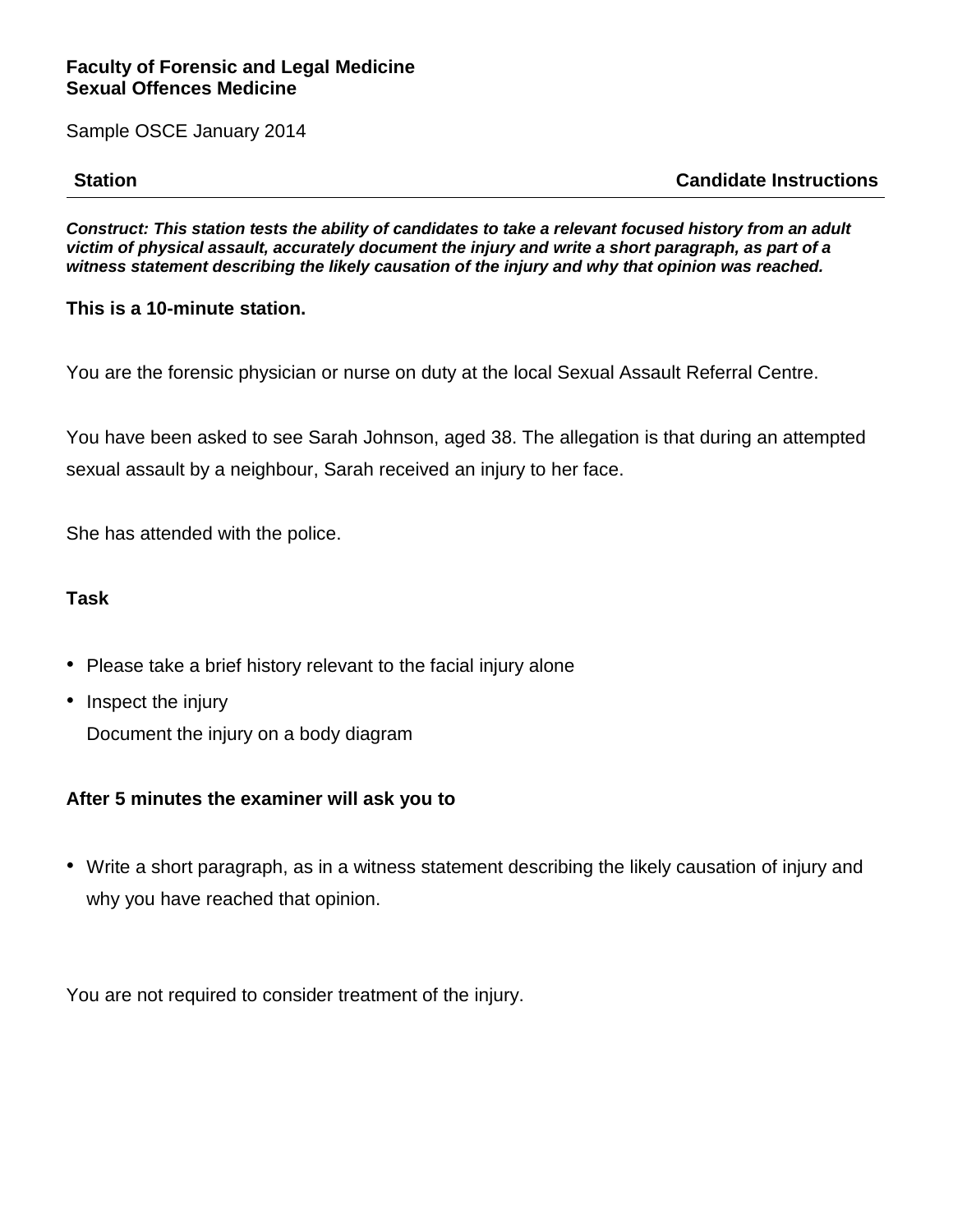Sample OSCE January 2014

**Station Examiner Instructions**

**Construct: This station tests the ability of candidates to take a relevant focused history from an adult victim of physical assault, accurately document the injury and write a short paragraph, as part of a witness statement describing the likely causation of the injury and why that opinion was reached.**

#### **The candidate has been given the following instructions:**

### **This is a 10-minute station.**

You are the forensic physician or nurse on duty at the local Sexual Assault Referral Centre.

You have been asked to see Sarah Johnson, aged 38. The allegation is that during an attempted sexual assault by a neighbour, Sarah received an injury to her face.

She has attended with the police.

#### **Task**

- Please take a brief history relevant to the facial injury alone
- Inspect the injury
- Document the injury on a body diagram

#### **After 5 minutes the examiner will ask you to**

• Write a short paragraph, as in a witness statement describing the likely causation of injury and why you have reached that opinion.

———————————————————————————————————————————

You are not required to consider treatment of the injury.

#### **Additional Information for Examiners:**

If the candidate goes to wash his hands before examining the injury, tell him it is assumed he has done so.

If the candidate starts to examine the eye you can say "Examination of the eye is normal"

After five minutes please prompt the candidate

#### "**Please begin writing your witness statement"**

Please collect in the witness statement which will be marked at the end of the exam.

Make sure the candidate number is on the sheet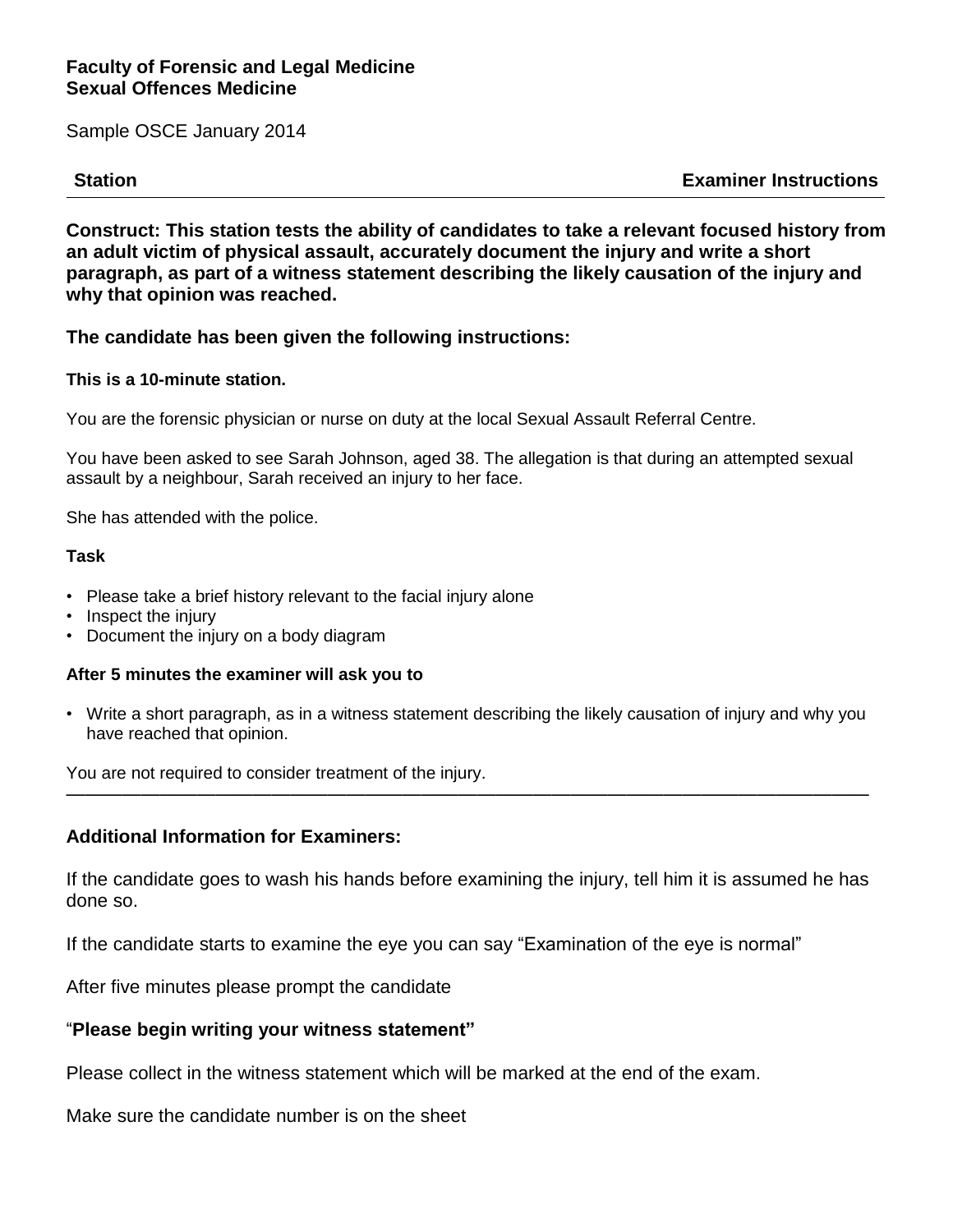Sample OSCE January 2014

| <b>Station</b> | <b>Mark Sheet</b> |
|----------------|-------------------|
|                |                   |

*Construct: This station tests the ability of candidates to take a relevant focused history from an adult victim of physical assault, accurately document the injury and write a short paragraph, as part of a witness statement describing the likely causation of the injury and why that opinion was reached.*

A=Outstanding, B=Very Good, C=Adequate, D= Marginal, E = Inadequate DOMAIN 1 Information gathering: clinical content **A B C D E** DOMAIN 2 Information gathering verbal communication **A B C D E** DOMAIN 3 Forensic examination of injury **A B C D E** DOMAIN 4 Recording of injury on body diagram **A B C D E** DOMAIN 5 Written description of injury in witness statement: terminology and accuracy **A B C D E** DOMAIN 6 Opinion: clarity and justification **A B C D E** DOMAIN 7 SP to mark rapport and professionalism **A B C D E GLOBAL RATING 1** CLEAR FAIL **2** BORDERLINE FAIL **3** BORDERLINE PASS **4** CLEAR PASS **5 VERY** GOOD **6** EXCELLENT

Examiner feedback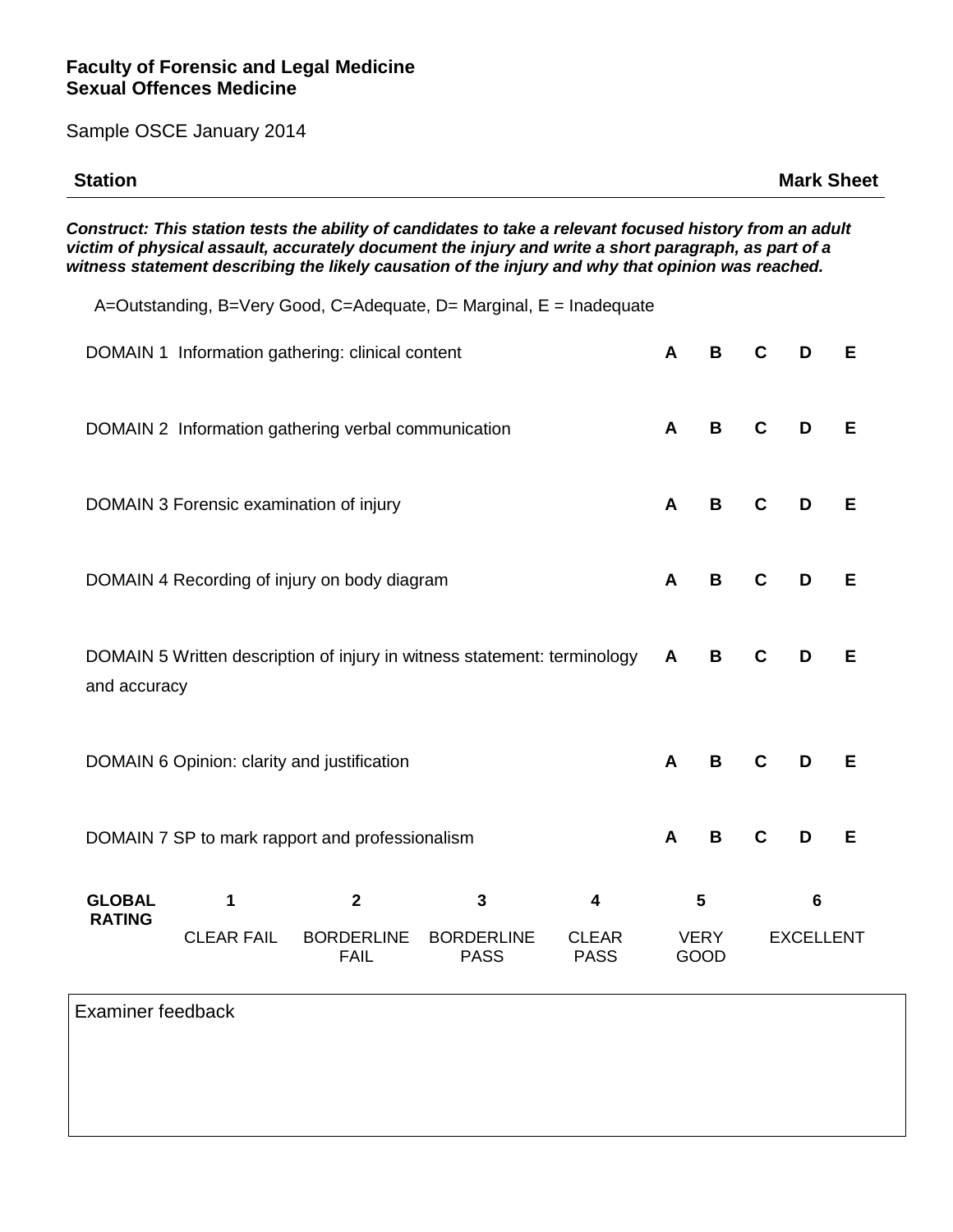Sample OSCE January 2014

**Station Information for examiner under domain headings**

*Construct: This station tests the ability of candidates to take a relevant focused history from an adult victim of physical assault, accurately document the injury and write a short paragraph, as part of a witness statement describing the likely causation of the injury and why that opinion was reached.*

**1. Information gathering: clinical content -** includes brief relevant clinical history and how injury allegedly caused with a planned logical approach.

**2. Information gathering: verbal communication -** includes appropriate introduction**,** explicit consent**,** ability to keep the complainant to the point without making them feel uncomfortable, use of appropriate language

**3. Forensic examination of injury -** uses appropriate equipment including personal protective equipment and is methodological in approach

**4. Recording of injury on diagram -** makes an accurate record using all of the normal forensic descriptors as well as labelling, dating and signing the body chart itself

**5. Written description of injury in witness statement: terminology and accuracy - includes** clear and concise language, correct technical and lay terms.

**6. Opinion: clarity and justification**

**7. SP to mark rapport and professionalism** - the doctor was empathic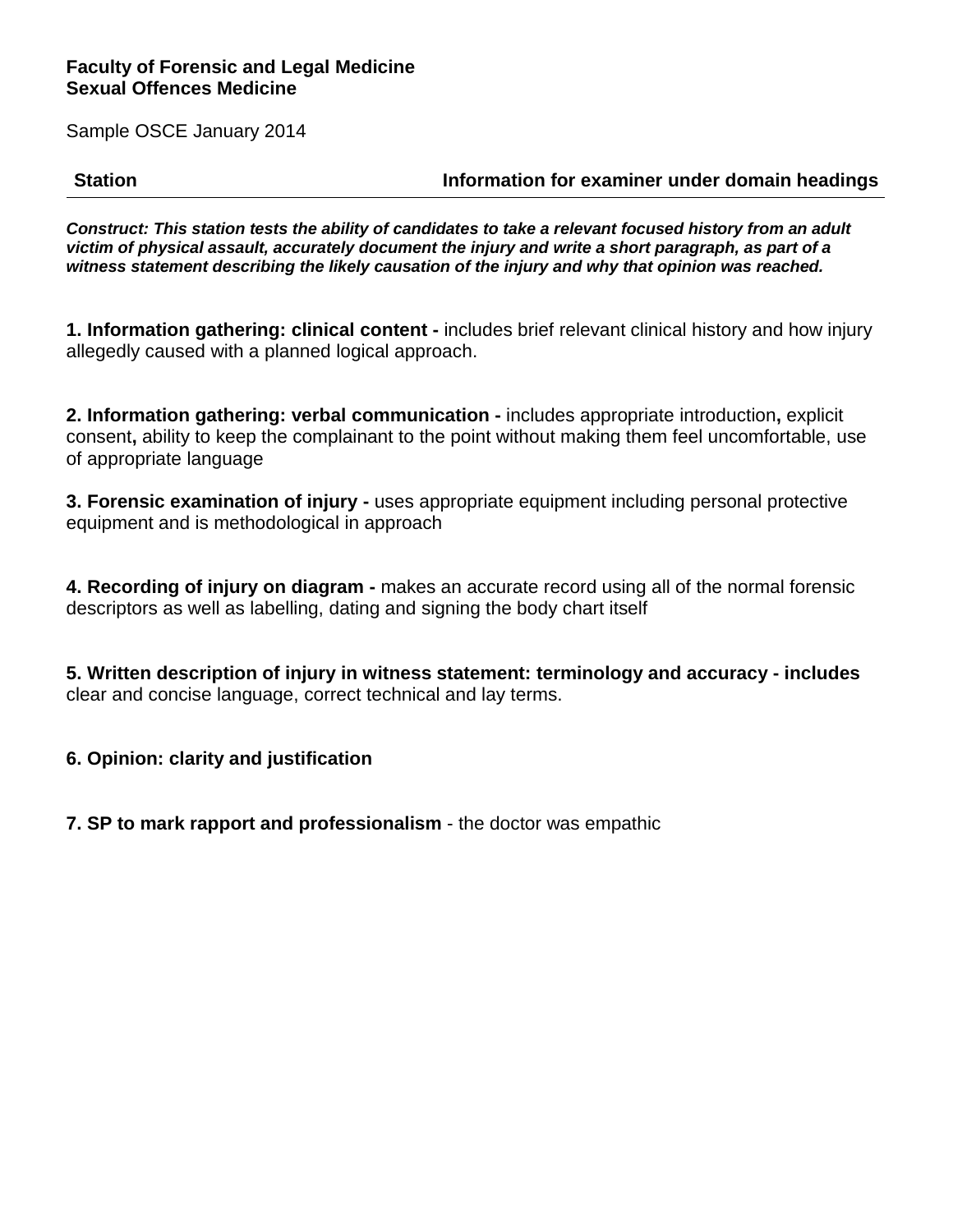Sample OSCE January 2014

# **Station Simulated patient Instructions (1 of 2)**

*Construct: This station tests the ability of candidates to take a relevant focused history from an adult victim of physical assault, accurately document the injury and write a short paragraph, as part of a witness statement describing the likely causation of the injury and why that opinion was reached.*

Your name is Sarah Johnson and you are a 38 year old RE school teacher. You live on your own in a flat and do not have a current partner. You used to be in the TA. You do a lot of work in the local community outside of school hours.

# **Background**

- You have befriended Eric Sale, a 55-year-old plumber and your next door neighbour. You have known him for a number of years. His wife who also knew you quite well died from breast cancer 6 months ago and you have been very supportive to him since.
- Today after school he came round to your house for a chat. You then realised that he had been drinking. He suddenly said that he wanted to have sex with you. He had never said anything like this before and you actually laughed because you thought he was joking.
- He then forced you onto the settee and tried to pull down your trousers and underwear. You resisted and a struggle ensued.
- During the struggle, he punched you in the face over your eyebrow, causing a deep split in the skin. You kneed him in the testicles and he stopped. Intercourse did not take place. He then left your flat and you do not know where he is now.
- When he had gone you phoned Jenny, a friend who lives nearby. She advised you should phone the police and they have brought you to the local Sexual Assault Referral Centre.
- If you are asked, you were not knocked out, do not have a headache and have not vomited, Your eyesight is fine and you have had no double vision or blurring of vision.
- If you are asked, you are fit and well and take no medication.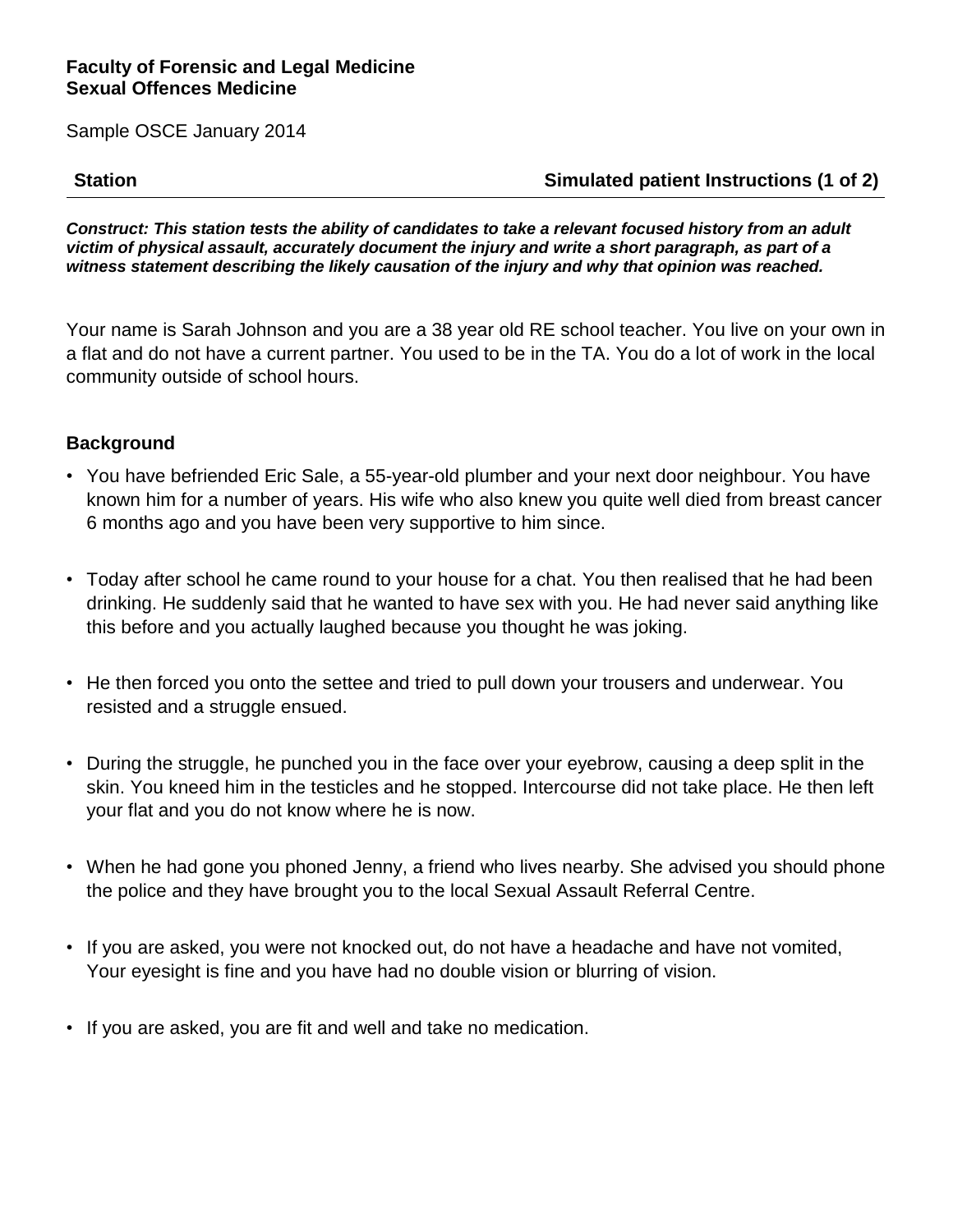Sample OSCE January 2014

**Station Simulated patient Instructions (1 of 2)**

# **The focus of the station is the examination and documentation of the injury. You will however be asked about what happened and you will need to be forthcoming.**

- You can emphasise that sexual intercourse did not take place. You have not been hurt elsewhere - the injury to your face is your only injury.
- You are upset and also rather frightened as he lives next door. You cannot believe what happened but are quite sure you behaved no differently toward him than you usually do but you have never seen him drink before.

The doctor should ask your permission to examine your injury and to write a witness statement that may be produced should the case go to Court. You feel angry in addition to the emotions that you are experiencing and you want to take him to court. However, you want to know **'What happens to the witness statement after you have written it?'** and **'Who will actually see it?'.** You can ask this if it is not properly explained to you. You are not the sort of person who will just sign anything without question.

# **You will be asked to mark the candidate on one domain: "Rapport and professionalism - the doctor showed empathy."**

A=Outstanding, B=Very Good, C=Adequate, D= Marginal, E = Inadequate